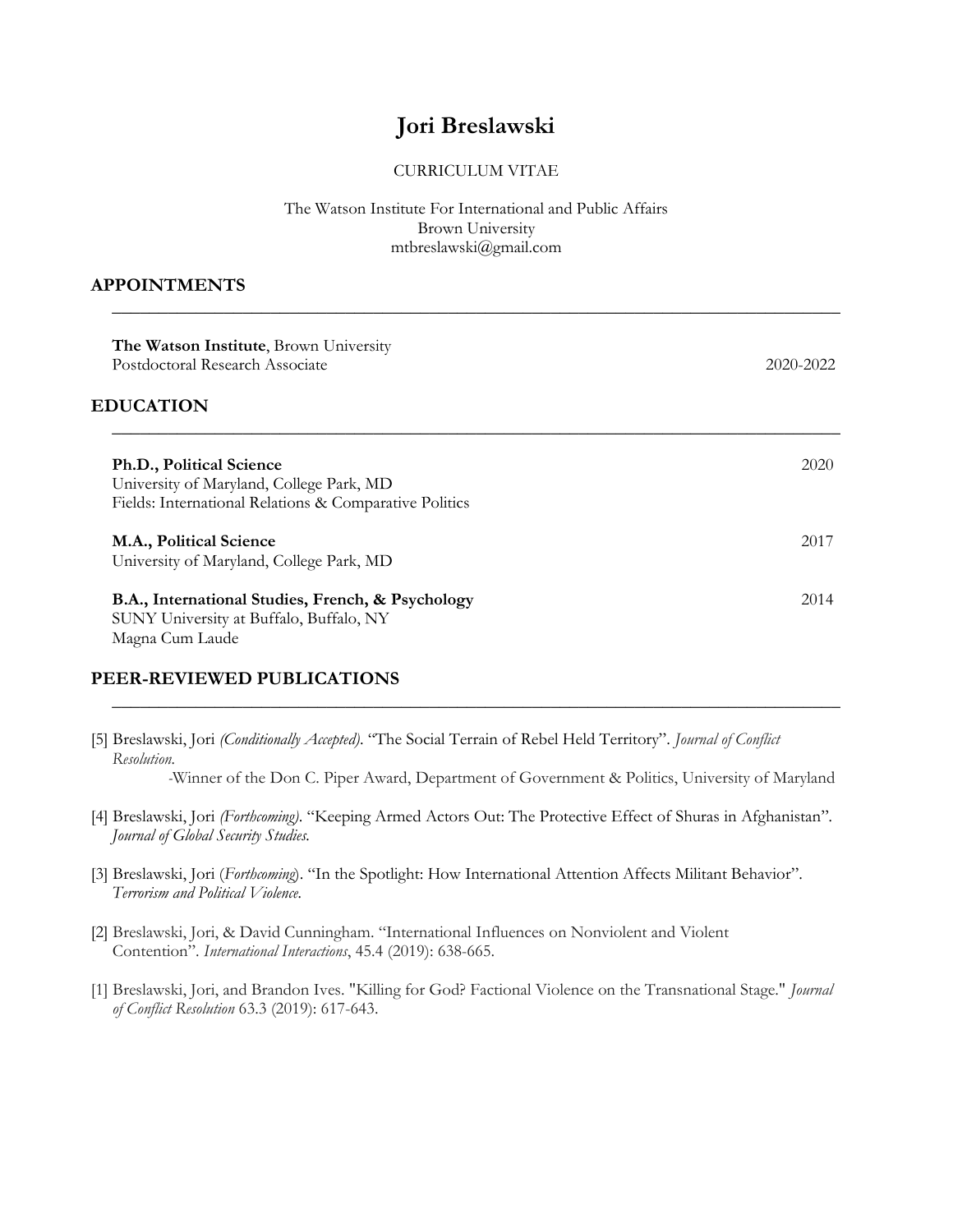# **POLICY ANALYSIS & COMMENTARY**

"Terrorists, militants and criminal gangs join the fight against the coronavirus", *The Conversation* 

**\_\_\_\_\_\_\_\_\_\_\_\_\_\_\_\_\_\_\_\_\_\_\_\_\_\_\_\_\_\_\_\_\_\_\_\_\_\_\_\_\_\_\_\_\_\_\_\_\_\_\_\_\_\_\_\_\_\_\_\_\_\_\_\_\_\_\_\_\_\_\_\_\_\_\_\_\_\_**

**\_\_\_\_\_\_\_\_\_\_\_\_\_\_\_\_\_\_\_\_\_\_\_\_\_\_\_\_\_\_\_\_\_\_\_\_\_\_\_\_\_\_\_\_\_\_\_\_\_\_\_\_\_\_\_\_\_\_\_\_\_\_\_\_\_\_\_\_\_\_\_\_\_\_\_\_\_\_**

## **GRANTS & AWARDS**

| G.R.R.I. Project Launch Grant for Indonesia (\$12,000)                                        | 2019      |
|-----------------------------------------------------------------------------------------------|-----------|
| Department of Government & Politics International Relations Small Grant (\$400)               | 2018      |
| Dean's Research Initiative Doctoral Dissertation Award (\$1,800)                              | 2018      |
| Dean's Research Initiative Graduate Travel Award (\$1,000)                                    | 2018      |
| All-S.T.A.R. Award for Outstanding Graduate Assistant (\$10,000)                              | 2018      |
| Smith Richardson World Politics and Statecraft Fellowship (\$7,500)                           | 2018      |
| John K. Goldhaber Travel Grant (\$300)                                                        | 2017      |
| Dean's Research Initiative Graduate Travel Award (\$868)                                      | 2017      |
| Southern Political Science Association's Prestage-Cook Travel Award (\$300)                   | 2016      |
| University of Maryland College of Behavioral and Social Science's Dean's Fellowship (\$5,000) | 2015      |
| Graduate Assistantship, University of Maryland, College Park, MD                              | 2014-2020 |
| Stern Prize for Best Undergraduate Thesis (\$100)                                             | 2014      |
| Hildegarde F. Shinners Memorial Prize for Undergraduate Thesis (\$50)                         | 2014      |

## **WORKS UNDER REVIEW & IN PROGRESS**

"Greed, Grievance, or Graduates? Why Do Men Rebel?", with Brandon Ives. (revise & resubmit at Journal of *Peace Research)*

**\_\_\_\_\_\_\_\_\_\_\_\_\_\_\_\_\_\_\_\_\_\_\_\_\_\_\_\_\_\_\_\_\_\_\_\_\_\_\_\_\_\_\_\_\_\_\_\_\_\_\_\_\_\_\_\_\_\_\_\_\_\_\_\_\_\_\_\_\_\_\_\_**

"Unlikely Allies: Strategic Motives for Collaboration Between Rebel Groups and Humanitarians". *(under review)*

"Transnational and Local Islam: Who's on Your Side and Violent Attitudes Toward Non-Muslims", with Brandon Ives. *(in preparation)*

"Can Regional Organizations Help Prevent Civil Wars?", with David Cunningham. *(in preparation)*